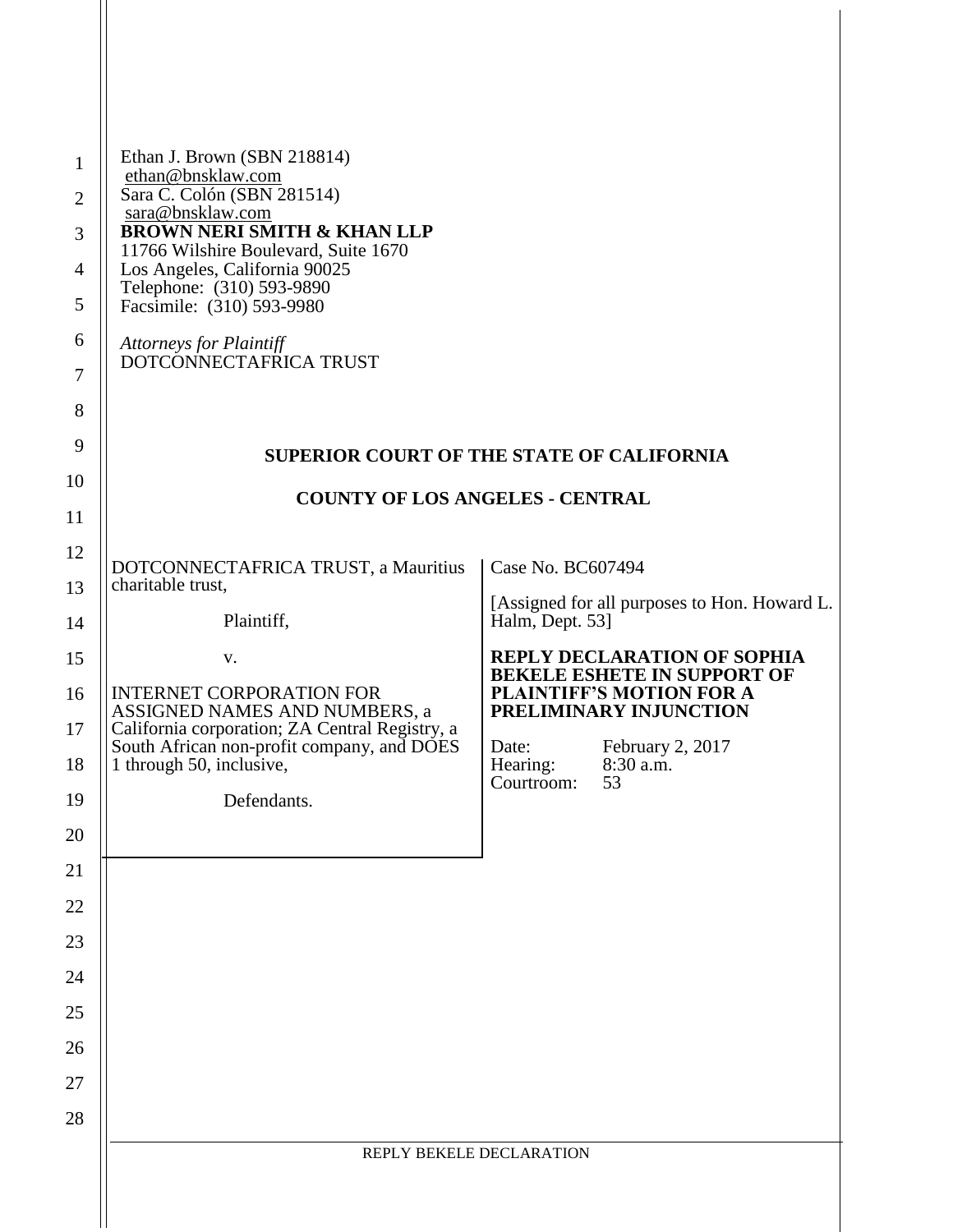## **DECLARATION OF SOPHIA BEKELE ESHETE**

I, Sophia Bekele Eshete, hereby declare as follows:

1. I am the founder and executive director of DotConnectAfrica Trust ("DCA") and I coordinated DCA's application for the .Africa generic Top-level Domain ("gTLD"). The matters referred to in this declaration are based upon my personal knowledge, and if called as a witness, I could and would testify competently thereto.

2. Contrary to what Defendant Internet Corporation for Assigned Names and Numbers ("ICANN") and Intervenor ZA Central Registry ("ZACR"), DCA is a Trust dully incorporated under the laws of Mauritius.

3. DCA Registry is also a legal entity incorporated under the laws of Kenya, and wholly-owned by DCA, that will be responsible for the operation of the .Africa gTLD if it is awarded to its parent company, DCA. Thus, if DCA were precluded from being awarded the .Africa gTLD, both DCA and DCA Registry would be harmed. DCA Registry has also been active and participates in various meetings and trainings as indicated by the press-releases issued by DCA at the following links: [http://archive.constantcontact.com/fs123/1102516344150/archive](http://archive.constantcontact.com/fs123/1102516344150/archive/1112726519810.html) [/1112726519810.html;](http://archive.constantcontact.com/fs123/1102516344150/archive/1112726519810.html) [http://archive.constantcontact.com/fs123/1102516344150/archive/1113](http://archive.constantcontact.com/fs123/1102516344150/archive/1113857527436.html) [857527436.html.](http://archive.constantcontact.com/fs123/1102516344150/archive/1113857527436.html) I have also stated in my deposition that DCA Registry is engaged in communications services such as website, blogging, media dissemination, and technical support services. The only reference made in my deposition to "not doing anything" was that of .Africa gTLD.

4. ICANN claims to be unaware of the April 16, 2010 purported withdrawal letter from the AUC. However, on various occasions in communicating with ICANN, I referred to the letter. Attached hereto as **Exhibit A** is a true and correct copy of a November 22, 2010 letter that I sent to ICANN, that refers to the April 16, 2010 letter from the AUC.

5. In response to the AUC's letter, I also wrote another letter on May 20, 2010, clarifying DCA's explanation that it "fully supported the ICANN open process for application and [that it was] quite confident based on [its] due diligence, to be one of the leading contenders." In this correspondence, DCA did not mean that it supported the AUC's Request for Proposal, but

1

2

3

4

5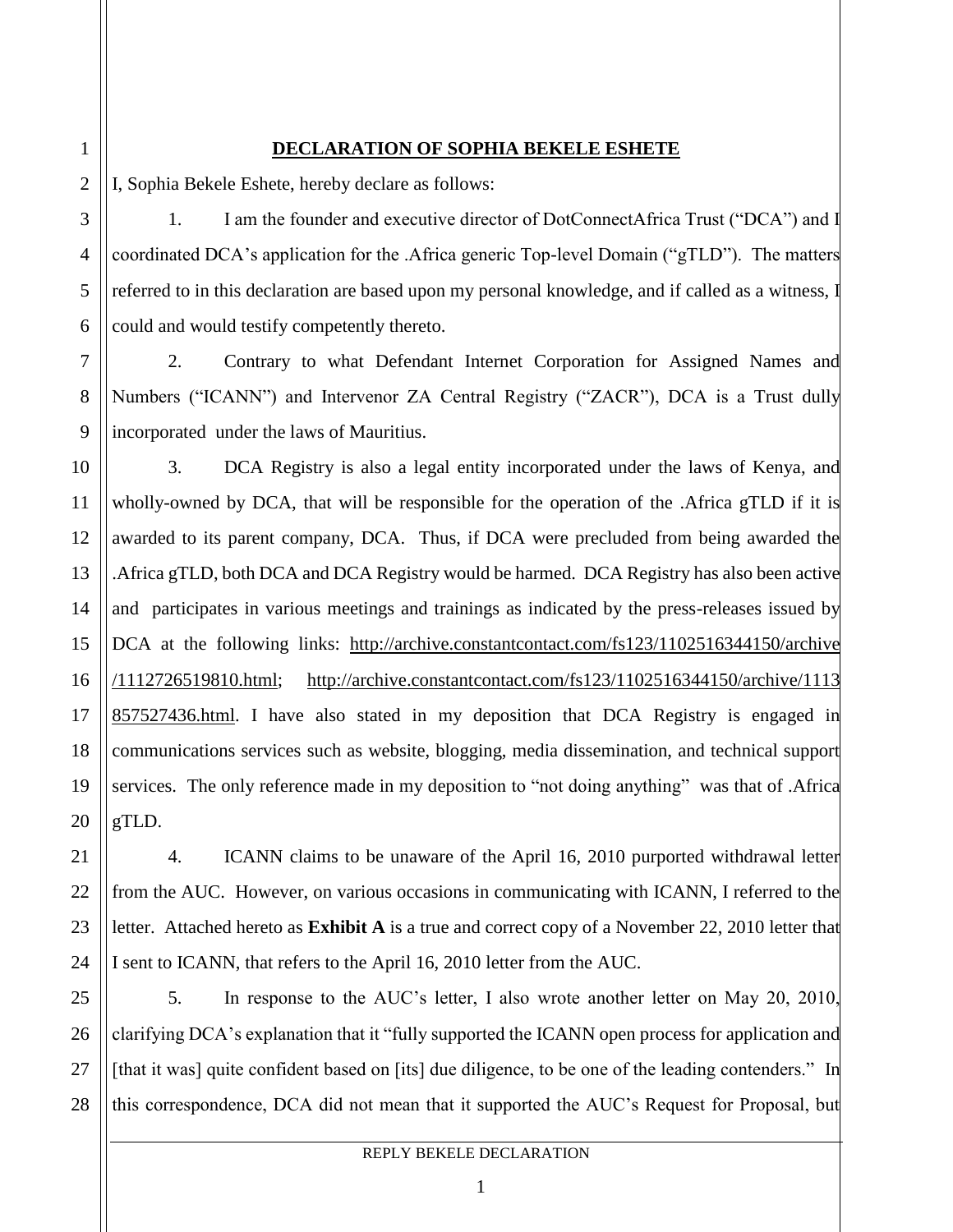rather ICANN's open process for applying for the .Africa gTLD. Attached hereto as **Exhibit B** is a true and correct copy of the May 20, 2010 letter that I sent to the AUC along with the email.

6. At various times, DCA objected to the endorsements submitted by ZACR in support of its endorsements, even before the application process opened and sensitized the issue to ICANN that ZACR is misrepresenting their endorsements publicly. Attached hereto as **Exhibit C** is a true and correct copy of an April 2, 2013 letter I wrote to ICANN objecting to the endorsement from Namibia for ZACR. Similar to other endorsement letters that ZACR submitted during its application, the purported endorsement letter submitted on Namibia's behalf, endorses the AUC's reserved-names initiative, which was already rejected by ICANN in response to the request, however, appropriated by ZACR as its own for application at ICANN. Despite, ICANN accepted these  $30 +$  endorsements.

7. I have reviewed ZACR's endorsement letters attached to the Reply Declaration of Sara C. Colón as **Exhibit 1**, and only found that four of the attached letters reference ZACR (known as Uniforum ZA at that time) by name.

8. DCA also objected to the fact that ZACR had various inconsistencies and issues with its application including background screening, legal and administrative oversight issues, application submission on behalf of the "African Community", misrepresentation of its endorsements, legal rights, and financial capability. As to the extent of my knowledge, ICANN made no response to DCA's submission of its objections to the evaluators. DCA's objections are publicly available on ICANN's website and attached hereto as **Exhibit D**.

9. ICANN was also well-aware of the issues of the AUC's April 16, 2010 letter and the objections by DCA to the AUC's Request for Proposal through the press releases issued on DCA's website. DCA's website tracks through email who has reviewed and sent such press releases, and members of ICANN were involved.

10. DCA also made clear its concerns with ICANN's processing of DCA's application after the IRP had concluded, ICANN's haste in adopting a board resolution prior to the next scheduled ICANN Board meeting, and ICANN countenance of ZACR's commentary and concerns with the processing of DCA's application through the remainder of the of the new gTLD process.

1